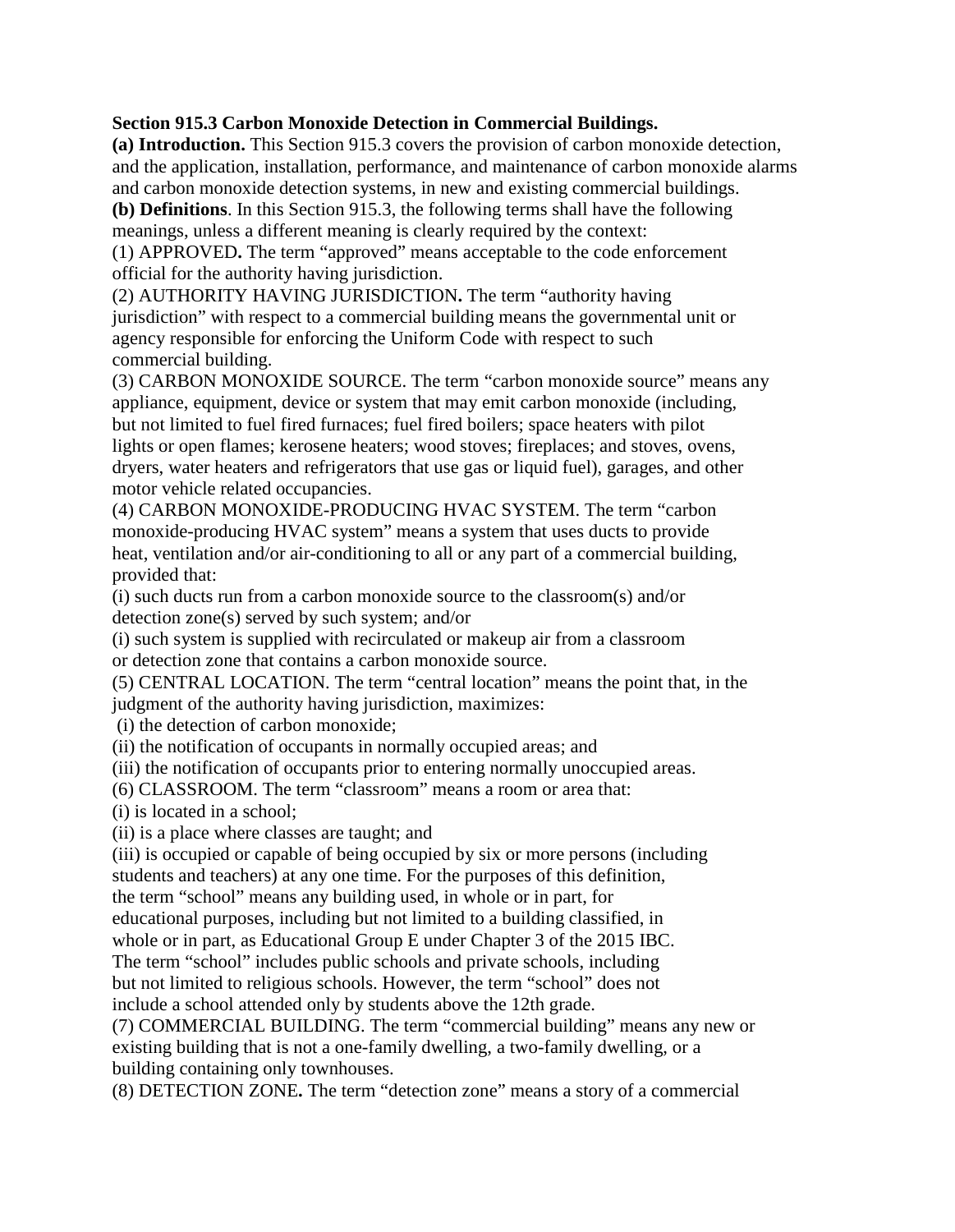building. However:

(i) if a story is arranged so that two or more separate carbon monoxide producing HVAC systems are used to serve separate portions of the story,

each such portion of the story shall be deemed to be a separate detection zone;

(ii) if a story contains one or more classrooms, each classroom shall be deemed to be a separate detection zone and the portion, if any, of the story that is not a classroom shall be deemed to be a separate detection zone;

(iii) if a portion of a story is used as a garage, the portion used as a garage shall not be deemed to be a detection zone and the portion not used as a garage shall be deemed to be a detection zone; and

(iv) if an entire story is used as a garage, such story shall not be deemed to be a detection zone.

(9) EXISTING COMMERCIAL BUILDING. The term "existing commercial building" means a commercial building that was constructed prior to December 31, 2015. For the purposes of this definition, a commercial building shall be deemed to have been constructed prior to December 31, 2015, and shall be deemed to be an existing commercial building, if:

(i) the original construction of such commercial building was completed prior to December 31, 2015; or

(ii) the complete application for the building permit for the original construction of such commercial building was filed prior to December 31, 2015.

 (10) NEW COMMERCIAL BUILDING**.** The term "new commercial building" means a commercial building that is not an existing commercial building.

(11) Terms defined elsewhere. Terms that:

(i) are used in this Section 915.3;

(ii) are not defined in this subdivision; and

(iii) are defined in the 2015 IBC, the 2015 IFC, the 2015 IRC or NFPA 720 shall have the meanings ascribed to those terms by the 2015 IBC, the 2015 IFC, the 2015 IRC or NFPA 720, as applicable.

## **(c) Commercial buildings required to have carbon monoxide detection**.

(1) General rule. Carbon monoxide detection shall be provided in accordance with the provisions of this Section 915.3 in every commercial building that:

(i) contains any carbon monoxide source (including, but not limited to, any

garage or any other motor-vehicle-related occupancy);

(ii) is attached to a garage; and/or

(iii) is attached to any other motor-vehicle-related occupancy.

These requirements shall apply without regard to whether such commercial building is an existing commercial building or a new commercial building and without regard to whether such commercial building shall or shall not have been offered for sale.

(2) Exceptions.

i. Carbon monoxide detection shall not be required under this Section 915.3 in a commercial building that is:

(A) classified, in its entirety, in Storage Group S or Utility and

Miscellaneous Group U under Chapter 3 of the 2015 IBC; and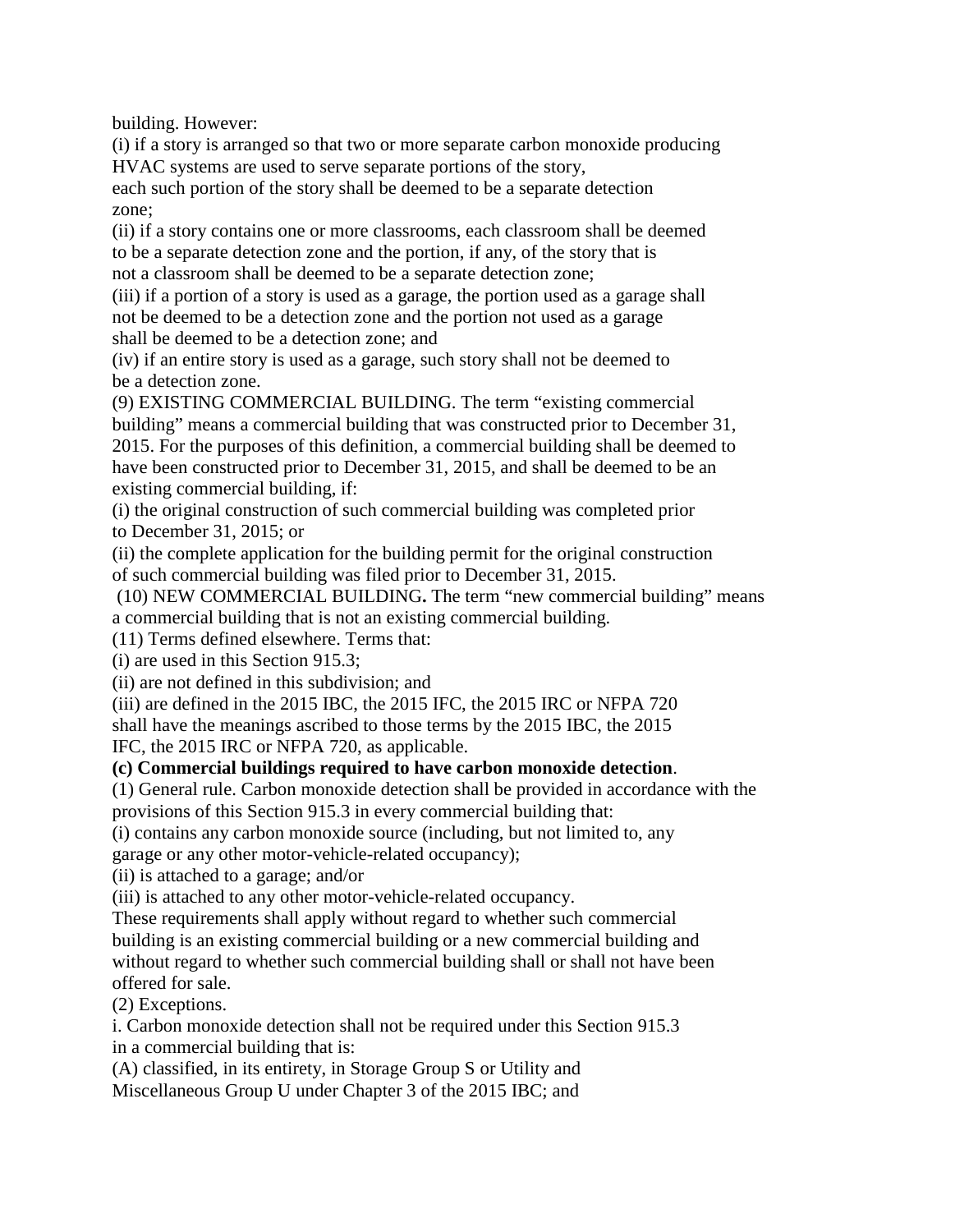(B) occupied only occasionally and only for building or equipment maintenance.

ii. Carbon monoxide detection shall not be required under this Section 915.3 in a commercial building that is a "canopy" (as that term is defined in the 2015 IFC).

iii. Carbon monoxide detection shall not be required under this Section 915.3 in a commercial building during any period when each of the following conditions is satisfied: (A) no part of such commercial building is occupied; (B) each carbon monoxide source in such commercial building is removed or disabled in a manner that makes it incapable of producing carbon monoxide; (C) each exterior opening in such commercial building is boarded, locked, blocked or otherwise protected to prevent entry by unauthorized individuals; (D) no garage or other motor-vehicle-related occupancy in such commercial building or attached to such commercial building is in use; and (E) each garage or other motor-vehicle-related occupancy in such commercial building or attached to such commercial building is boarded, locked, blocked or otherwise protected to prevent entry by motor vehicles or by unauthorized individuals.

#### **(d) Detection zones required to be provided with carbon monoxide detection**.

(1) General rule. Where a commercial building is required by subdivision (c) of this Section 915.3 to have carbon monoxide detection, carbon monoxide detection shall be provided in each detection zone which is located in such commercial building and in which at least one of the following triggering conditions exists: (i) Triggering Condition 1: The presence of any carbon monoxide source in a detection zone shall be a triggering condition for such detection zone. (ii) Triggering Condition 2: The presence in a detection zone of a duct opening or other outlet from a carbon monoxide-producing HVAC system shall be a triggering condition for such detection zone. However, the presence in a detection zone of a duct opening or other outlet from a carbon monoxide producing HVAC system shall not be deemed to be a triggering condition for such detection zone if:

(A) carbon monoxide detection is provided in the first room or area served by each main duct leaving the carbon monoxide source in such carbon monoxide-producing HVAC system and

(B) the signals from the carbon monoxide detection equipment in the first room or area served by each such main duct are automatically transmitted to an approved location.

(iii) Triggering Condition 3: The presence of a garage or other motor-vehicle related occupancy in location that is adjacent to a detection zone shall be a triggering condition for such detection zone. The presence of an adjacent garage or other motor-vehicle-related occupancy shall be a triggering condition even if there are no openings, penetrations, or air transfer openings between the detection zone and the adjacent garage or other motor-vehicle-related occupancy. However, in the case of a detection zone that is not a classroom:

(A) the presence of an adjacent garage or other motor-vehicle-related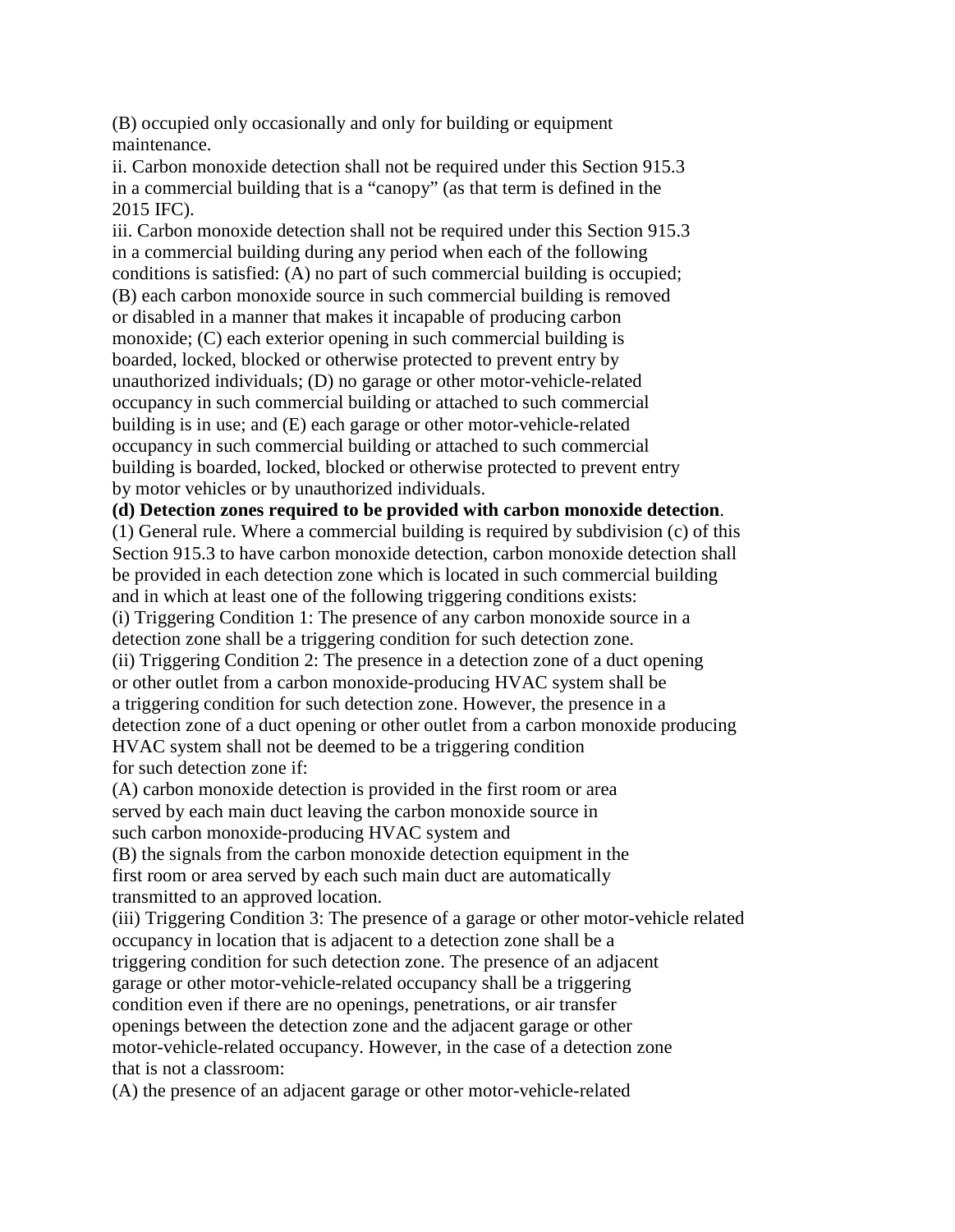occupancy shall not be deemed to be a triggering condition for such detection zone if the garage or other motor-vehicle-related occupancy is attached to, but not located in, the commercial building in which such detection zone is located, and the attachment between the garage or other motor-vehicle-related occupancy and the commercial building is only through a covered walkway that is open (without sidewalls or drops) on 50 percent or more of its perimeter; and

(B) the presence of an adjacent garage shall not be deemed to be a triggering condition for such detection zone if the garage is attached to, but not located in, the commercial building in which the detection zone is located, and the garage is an open parking garage that complies with Section 406.5 of the 2015 IBC.

 (2) Exceptions for detection zones that are not classrooms. Notwithstanding the existence of any one or more of the triggering conditions described in paragraph (1) of this subdivision in a detection zone that is not a classroom, carbon monoxide protection shall not be required to be provided in such detection zone if: (i) such detection zone has ambient conditions that would, under normal conditions and with all required ventilation and exhaust systems installed and operating properly, activate the carbon monoxide detection devices that otherwise would be required in such detection zone under this Section 915.3, and an alternative safety plan for the commercial building in which such detection zone is located shall have been approved by the authority having jurisdiction and implemented; or

(ii) such detection zone is open (without sidewalls or drops) on 50 percent or more of its perimeter, and there is no occupiable area within such detection zone that is not open on 50 percent or more of its perimeter.

**(e) Placement of carbon monoxide detection**. Where a detection zone is required by subdivision (d) of this Section 915.3 to be provided with carbon monoxide detection, the carbon monoxide detection shall be placed as provided in this subdivision.

(1) Detection zones less than 10,000 square feet. Where carbon monoxide detection is required to be provided in a detection zone having an area less than 10,000 square feet, the carbon monoxide detection shall be placed in a central location within such detection zone.

(2) Detection zones 10,000 square feet or larger.

(i) General rule. Where carbon monoxide detection is required to be provided in a detection zone having an area 10,000 square feet or larger, carbon monoxide detection shall be placed in a central location within such detection zone and at such additional locations within such detection zone as may be necessary to assure that no point in the detection zone is more than 100 feet from carbon monoxide detection.

(ii) Exception. In the case of a detection zone having an area 10,000 square feet or larger that (A) contains one or more carbon monoxide sources, (B) is not served by a carbon monoxide-producing HVAC system, (C) is not adjacent to a garage or other motor-vehicle-related occupancy, and (D) is not a classroom, compliance with the following shall be an acceptable alternative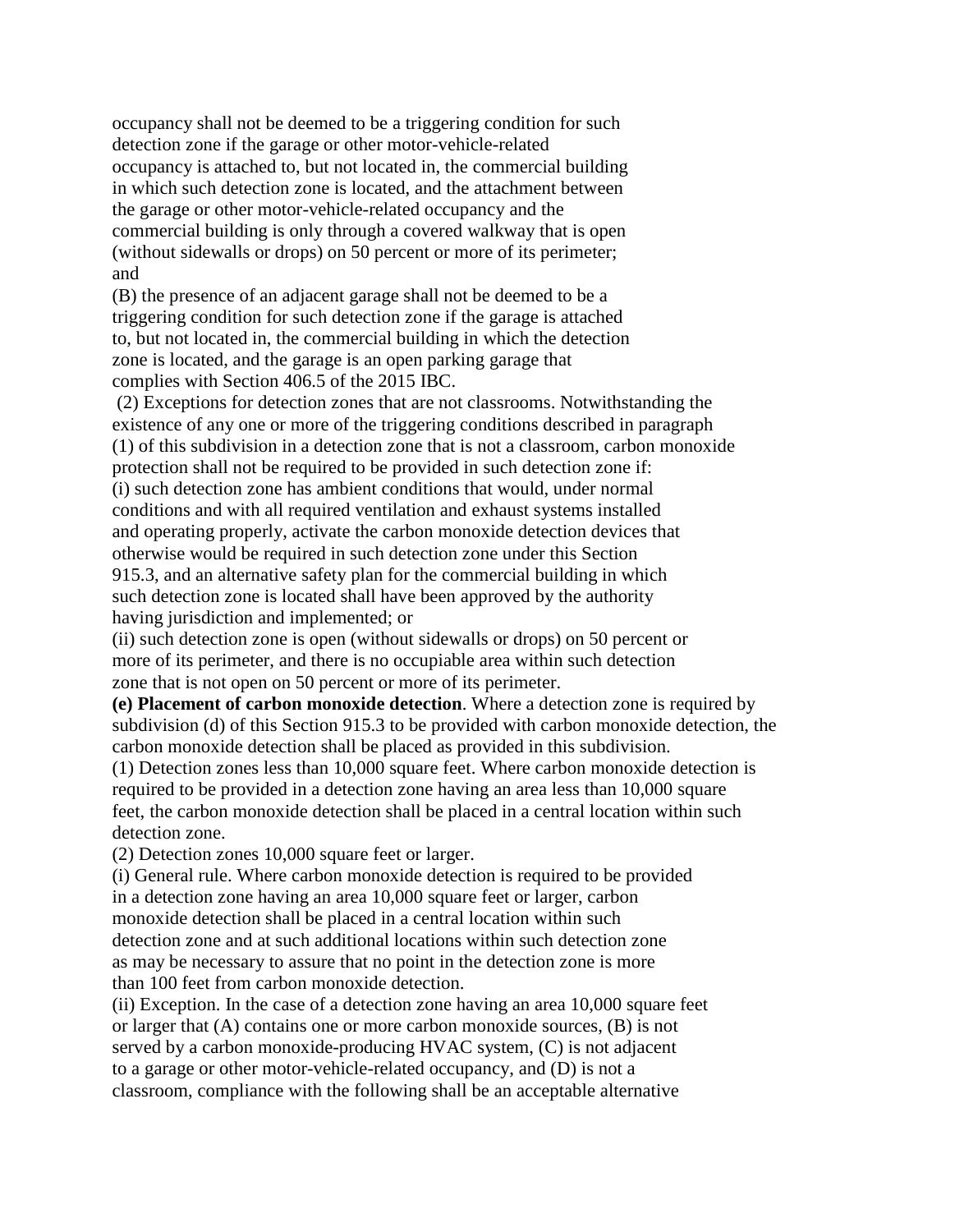to compliance with Section 915.3(e)(2)(i): one carbon monoxide detection device shall be placed in a central location within such detection zone and, for each carbon monoxide source located in such detection zone, one additional carbon monoxide detection device shall be placed at one of the following locations: (1) in an approved location between such carbon monoxide source and the remainder of the detection zone or (2) on the ceiling of, or at another approved location in, the room containing such carbon monoxide source.

 **(f) Detection equipment**. Carbon monoxide detection required by this Section 915.3 shall be provided by carbon monoxide alarms complying with subdivision (g) of this section or carbon monoxide detection systems complying with subdivision (h) of this section. **(g) Carbon monoxide alarms**. Carbon monoxide alarms shall comply with this subdivision.

(1) Power source.

(i) General rule. Carbon monoxide alarms shall receive their primary power from the building wiring where such wiring is served from a commercial source, and when primary power is interrupted, shall receive power from a battery. Wiring shall be permanent and without a disconnecting switch other than that required for overcurrent protection.

(ii) Exceptions.

(A) Carbon monoxide alarms powered solely by a 10-year battery shall be permitted in (I) existing commercial buildings and (II) commercial buildings without commercial electric power.

(B) If a plug-in or cord-type carbon monoxide alarm, or a battery operated carbon monoxide alarm powered by a battery with a life of less than 10 years, was installed in a particular location in an existing commercial building at any time prior to June 27, 2015 for the purpose of complying with Section 610 of the 2010 Fire Code of New York State (or with any other carbon monoxide alarm requirement applicable to at the time of such installation) and if this Section 915.3 requires installation of carbon monoxide detection at such location, such previously installed carbon monoxide alarm may remain at such location, and shall be deemed to satisfy the requirements of this Section 915.3 regarding carbon monoxide detection at such location, provided that at the end of the useful life of such previously installed carbon monoxide alarm it shall be replaced with an alarm powered by a 10-year battery or by another carbon monoxide alarm or detector that satisfies the requirements of this Section 915.3.

(2) Listing. Carbon monoxide alarms shall be listed in accordance with UL 2034. (3) Combination alarms.

(i) General rule. A combination carbon monoxide / smoke alarm shall not be deemed to satisfy the requirements of this Section 915.3.

(ii) Exception. If a combination carbon monoxide / smoke alarm was installed in a particular location in an existing commercial building at any time prior to June 27, 2015 for the purpose of complying with Section 610 of the 2010 Fire Code of New York State (or with any other carbon monoxide alarm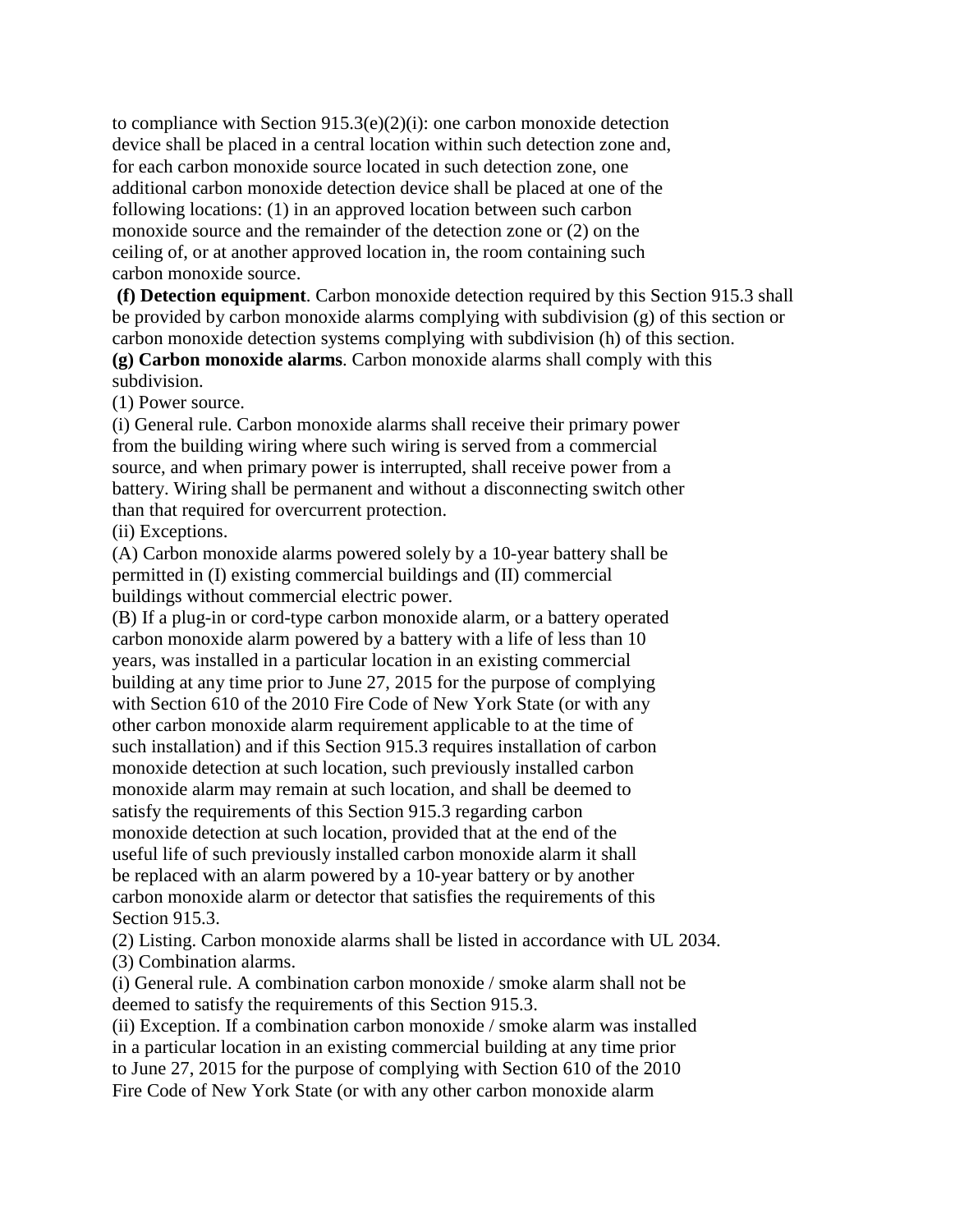requirement applicable to at the time of such installation) and if this Section 915.3 requires installation of carbon monoxide detection at such location, such previously installed combination carbon monoxide / smoke alarm may remain at such location, and shall be deemed to satisfy the requirements of this Section 915.3 regarding carbon monoxide detection at such location, provided that at the end of the useful life of such previously installed combination carbon monoxide / smoke alarm it shall be replaced with an carbon monoxide alarm or detector that satisfies the requirements of this Section 915.3 and a separate smoke alarm that satisfies all applicable smoke alarm requirements.

(4) Interconnection. In new commercial buildings, where a carbon monoxide alarm is installed in a normally unoccupied detection zone, such carbon monoxide alarm shall be interconnected with a carbon monoxide alarm that is placed in an adjacent and normally occupied detection zone. An approved sign shall be place in an approved location in the proximity of each carbon monoxide alarm installed in a normally occupied detection zone that is interconnected to one or more carbon monoxide alarms installed in one or more normally unoccupied detection zones. Such sign shall identify and describe the location of each normally unoccupied detection zone that contains any such interconnected carbon monoxide alarm. (5) Locations. Carbon monoxide alarms shall be installed in the locations specified in subdivisions (d) and (e) of this Section 915.3.

(6) Manufacturer's instructions. Carbon monoxide alarms shall be installed, operated, and maintained in accordance with the manufacturer's instructions. However, in the event of a conflict between the manufacturer's instructions and the provisions of this Section 915.3, the provisions of this Section 915.3 shall control. In particular, but not by way of limitation, in the event of a conflict between location requirements specified in the manufacturer's installation instructions and the location requirements specified in subdivisions (d) and (e) of this Section 915.3, the location requirements specified in subdivisions (d) and (e) of this Section 915.3 shall control.

**(h) Carbon monoxide detection systems**. Carbon monoxide detection systems shall comply with this subdivision.

(1) General. Carbon monoxide detection systems shall comply with NFPA 720. Carbon monoxide detectors shall be listed in accordance with UL 2075.

(2) Locations. Carbon monoxide detectors (as that term is defined in NFPA 720) shall be installed in the locations specified in subdivisions (d) and (e) of this Section 915.3. In the event of a conflict between the carbon monoxide detector location requirements specified in subdivisions (d) and (e) of this Section 915.3 and the carbon monoxide detector location requirements specified in NFPA 720, the carbon monoxide detector location requirements specified in subdivisions (d) and (e) of this Section 915.3 shall control.

 (2) Combination detectors. Combination carbon monoxide / smoke detectors installed in carbon monoxide detection systems shall be an acceptable alternative to carbon monoxide detectors provided such combination detectors are listed in accordance with UL 2075 and UL 268.

(4) Notification appliances. Notification appliances (as that term is defined in NFPA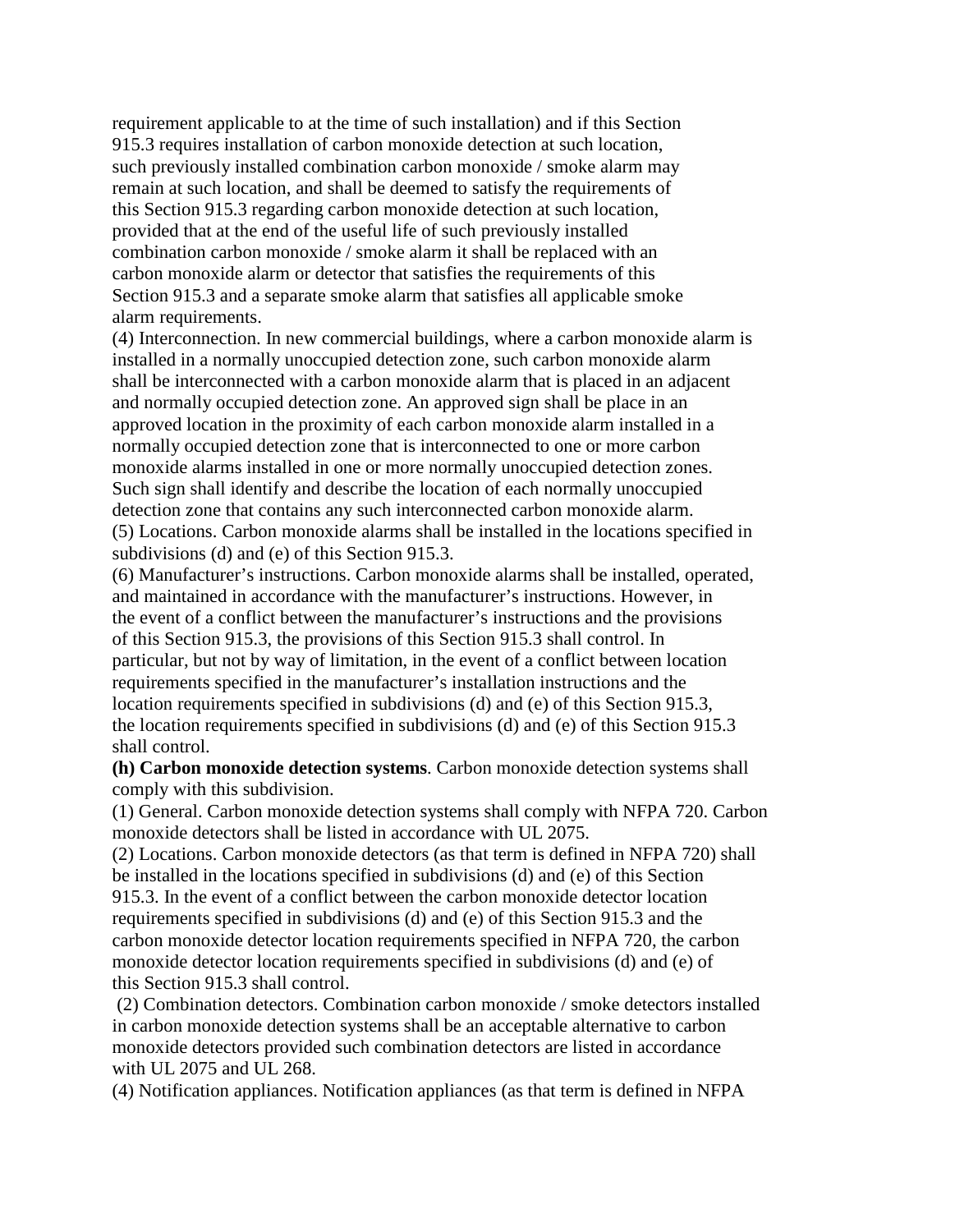720) shall comply with NFPA 720. Notification appliances shall be provided in the locations specified in NFPA 720 or, in the alternative, in the locations specified in subdivisions (d) and (e) and paragraph (4) of subdivision (g) of this Section 915.3 as the required locations for carbon monoxide detection.

(5) Power source. The power source for carbon monoxide detection systems shall comply with NFPA 720.

**(i) Additional requirement in Group E occupancies**. In a new commercial building that: (1) has an occupant load of 31 or more; and

(2) is classified, in whole or in part, as Educational Group E under Chapter 3 of the 2015 IBC, carbon monoxide alarm signals shall be automatically transmitted to an approved on-site location that is normally staffed by school personnel during normal school hours.

**(j) Maintenance**. Carbon monoxide alarms and carbon monoxide detection systems shall be maintained in accordance with NFPA 720. Carbon monoxide alarms and carbon monoxide detectors that become inoperable or begin producing end-of-life signals shall be replaced as soon as practicable.

**(k) Connection of carbon monoxide detection systems to control units and offpremises signal transmission**. Carbon monoxide detection systems shall be connected to control units and off-premises signal transmission in accordance with this subdivision. (1) Carbon monoxide detection systems. All carbon monoxide detection systems installed in accordance with subdivision (h) of this Section 915.3 shall have offpremises signal transmission in accordance with NFPA 720.

(2) New commercial buildings. All carbon monoxide detection systems in new commercial buildings that are required by Section 903 or Section 907 of the 2015 IFC to have a fire alarm control panel installed shall have off-premises signal transmission in accordance with NFPA 720.

(3) Arrangement of carbon monoxide detection system circuits. The following requirements apply to all carbon monoxide detection systems, including carbon monoxide detection systems installed prior to the effective date of this Section 915.3 and carbon monoxide detection systems installed on or after the effective date of this Section 915.3.

(i) Signal. Carbon monoxide detection systems shall not activate a fire signal to a fire alarm control panel.

(ii) Fire alarm system notification. Carbon monoxide detection systems shall not activate any notification appliance that announces a fire alarm or any other alarm that is not distinctive from a fire notification as required by NFPA 72.

(iii) On-site notification. Where notification of carbon monoxide detection system is permitted to be transmitted to approved locations, at least one approved notification appliance shall be provided within every building that transmits a signal to an approved location.

## **(l) Other Uniform Code provisions relating to carbon monoxide detection**.

(1) Other provisions of the Uniform Code in effect prior to the effective date of this Section 915.3, including but not necessarily limited to Section 915.2 of the 2015 IFC as amended by this Supplement, require carbon monoxide detection in certain buildings and structures. Nothing in this Section 915.3 shall be deemed to repeal,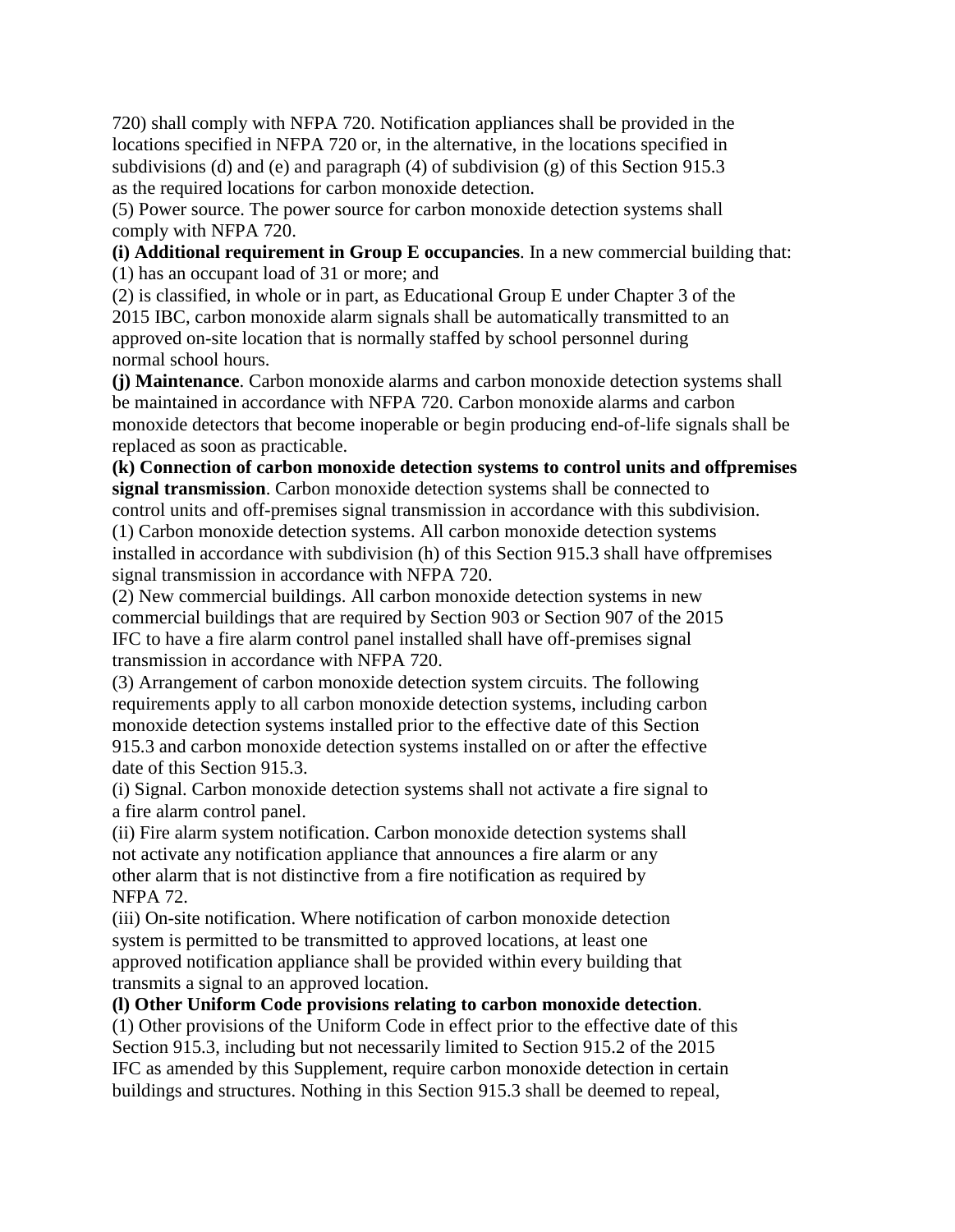override, modify or otherwise affect any such other provision. Any building that is or hereafter becomes subject to Section 915.2 of the 2015 IFC as amended by this Supplement must comply with Section 915.2 of the 2015 IFC as amended by this Supplement, as applicable.

(2) Mixed use buildings. Certain buildings that are subject to Section 915.2 of the 2015 IFC as amended by this Supplement are also "commercial buildings" (as defined in subdivision (b) of this Section 915.3) and are also subject to this Section 915.3. Such buildings are referred to in this Section 915.3 as "mixed use buildings." Such mixed used buildings include, but are not necessarily limited to:

(i) any new or existing building that contains townhouses and also contains any use or occupancy other than townhouses or other dwelling units;

(ii) any new or existing building owned as a condominium or cooperative that contains dwelling units and also contains any use or occupancy other than dwelling units; and

(iii) any new or existing building or structure that:

(A) is classified, in whole or in part, in Educational Group E, Institutional Group I, and/or Residential Group R under Chapter 3 of the 2015 IBC;

(B) contains one or more dwelling units, sleeping units or sleeping areas; and

(C) also contains any use or occupancy other than dwelling units, sleeping units or sleeping areas.

(3) Compliance in mixed use buildings. A mixed use building shall comply with the requirements of Section 915.2 of the 2015 IFC as amended by this Supplement, as applicable, and, in addition, shall comply with the requirements of this Section 915.3. However, this paragraph shall not be construed as requiring duplicative carbon monoxide detection, and if an area in a mixed use building is provided carbon monoxide detection in accordance with the requirements of Section 915.2 of the 2015 IFC as amended by this Supplement, as applicable, such area need not be provided with additional carbon monoxide protection under this Section 915.3. **(m) Interconnection in "mixed used buildings."** In the case of a new "mixed use building" (as defined in subdivision (l) of this Section 915.3), the carbon monoxide detection required by this Section 915.3 shall be interconnected with the carbon monoxide

detection required by Section 915.2 of the 2015 IFC as amended by this Supplement, as applicable.

**(n) Effective date**. This section shall take effect on June 27, 2015.

**(o) Transition period.** In this Section 915.3, the term "transition period" means the period between the effective date of this section (June 27, 2015) and June 27, 2016.

(1) Owners of existing commercial buildings are encouraged to install carbon monoxide detection that complies with the requirements of this Section 915.3 in their buildings as quickly as practicable.

(2) The owner of an existing commercial building shall not be deemed to be in violation of this Section 915.3 during the transition period if such owner provides to the authority having jurisdiction a written statement certifying that such owner is attempting in good faith to install carbon monoxide detection that complies with the requirements of this Section 915.3 in such owner's existing commercial